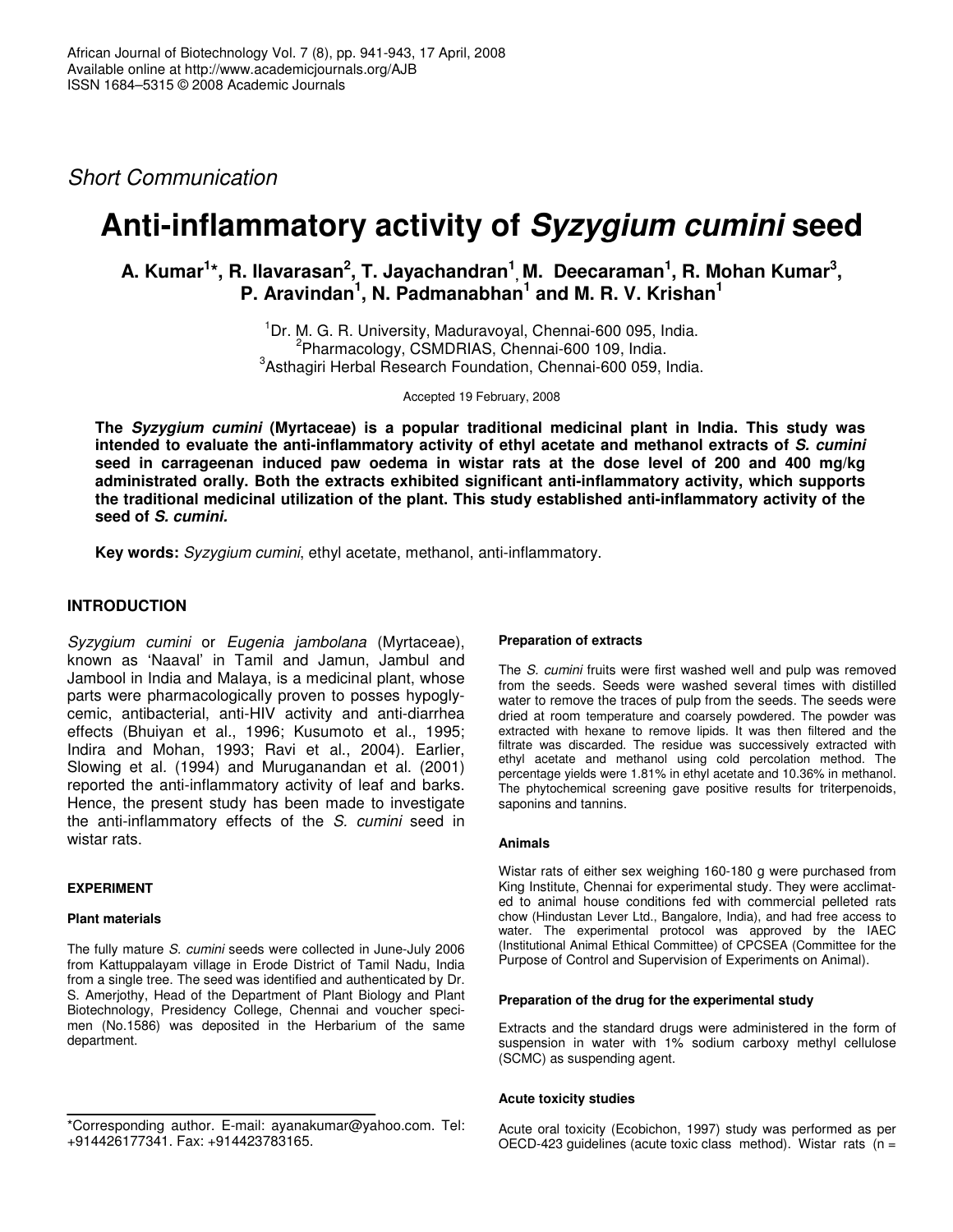|       | Paw oedema volume (ml)                 |                                        |                                                                  |                             |
|-------|----------------------------------------|----------------------------------------|------------------------------------------------------------------|-----------------------------|
| Group | 60 min                                 | $120$ min                              | 180 min                                                          | 240 min                     |
|       | $0.35 \pm 0.14$                        | $0.49 \pm 0.02$                        | $0.65 \pm 0.01$                                                  | $0.67 \pm 0.01$             |
| Ш     | $0.28 \pm 0.16^{**}$ (20 %)            | $0.39 \pm 0.02^*$ (20.4 %)             | $0.39 \pm 0.02***$ (40 %)                                        | $0.31 \pm 0.02***$ (53.7 %) |
| Ш     | $0.25 \pm 0.01$ <sup>**</sup> (28.6 %) | $0.38 \pm 0.02^*$ (22.4 %)             | $0.38 \pm 0.02***$ (41.5 %)                                      | $0.27 \pm 0.03***$ (59.7 %) |
| IV    | $0.28 \pm 0.02$ <sup>**</sup> (20 %)   | $0.38 \pm 0.03^*$ (22.4 %)             | $0.38 \pm 0.03***$ (41.5 %)                                      | $0.30 \pm 0.03***$ (55.2 %) |
| v     | $0.24 \pm 0.01$ *** (31.4 %)           | $0.37 \pm 0.01^{**}$ (24.5 %)          | $0.35 \pm 0.02***$ (46.1 %)                                      | $0.25 \pm 0.03***$ (62.6 %) |
| VI    | $0.22 \pm 0.01***$ (37.1 %)            | $0.36 \pm 0.01$ <sup>**</sup> (36.1 %) | $0.27 \pm 0.02$ *** (58.4 %) $\vert$ 0.17 $\pm$ 0.10*** (74.6 %) |                             |

**Table 1.** Anti-inflammatory evaluation of *Syzygium cumini* extracts against carrageenan induced paw oedema in rats.

Values are mean ± SEM of 6 animals in each group.

Comparisons were made between Group I Vs II, III, IV, V and VI.

P- values: \*p<0.05, \*\*p<0.01, \*\*\*p<0.001

Percentage protection given on Parenthesis.

6) of either sex selected by random sampling technique were used for the study. The animals were kept fasting for overnight providing only water, after which the extracts were administered orally at the dose level of 5 mg/kg body weight by intragastric tube and observed for 14 days. If mortality was observed in 2-3 animals, then the dose administered was assigned as toxic dose. If mortality was observed in one animal, then the same dose was repeated again to confirm the toxic dose. If mortality was not observed, the procedure was repeated for further higher dose such as 50, 300 and 2000 mg/kg body weight.

#### **Anti-inflammatory activity**

The animals either sex was divided into six groups each composed of six animals.

Group I – Control animals received 1% SCMC 10 ml/kg p.o.

Group II – Animals received ethyl acetate extract at the dose of 200 mg/kg p.o.

Group III – Animals received ethyl acetate extract at the dose of 400 mg/kg p.o.

Group IV – Animals received methanolic extract at the dose of 200 mg/kg p.o.

Group V – Animals received methanolic extract at the dose of 400 mg/kg p.o.

Group VI- Standard Diclofenac sodium 5 mg/kg, p.o.

Percentage inhibition of oedema = 
$$
\left(\frac{V_c - V_t}{V_c}\right) \times 100
$$

Where, *V<sup>c</sup>* is the inflammatory increase in paw volume in control group of animals and *V<sup>t</sup>* is the inflammatory increase in paw volume in drug-treated animals.

Paw oedema was induced injecting 0.1 ml of 1% carrageenan in physiological saline into the subplantar tissues of the left hind paw of each rat (Winter et al., 1962). The extracts (Ethyl acetate and Methanol) were administered orally 30 min prior to carrageenan administration. The paw volume was measured at intervals of 60, 120, 180 and 240 min by the mercury displacement method using a plethysmograph. The percentage inhibition of paw volume in drug treated group was compared with the carrageenan control group (Group- I). Diclofenac sodium (5 mg / kg / p.o.) was used as reference drug.

#### **Statistical analysis**

Data obtained from pharmacological experiments are expressed as mean ± SEM. Difference between the control and the treatments in

these experiments were tested for significance using ANOVA followed by Dunnet's *t*–test (Dixon and Jennrich, 1990).

#### **RESULT AND DISCUSSION**

The plant extracts did not exhibit any mortality up to the dose level of 2000 mg/kg. So, the extracts safe for long term administration. The ethyl acetate and methanol extracts of *S. cumini* seed at the dose level of 200 and 400 mg/kg decreased the oedema significantly (p <0.001) at 3<sup>rd</sup> and 4<sup>th</sup> h after administration of the extract. When compared to the control group. The effect was compared to the activity (p <0.001) produced by standard drug diclofenac sodium at  $3<sup>rd</sup>$  and  $4<sup>th</sup>$  h after administration (Table 1).

In the present study, the anti-inflammatory activity of the ethyl acetate and methanol extracts of *S. cumini* seed has been established. The extracts were found to significantly inhibit the carrageenan-induced rat paw oedema, a test which has significant predictive value for antiinflammatory agents acting by inhibiting the mediators of acute inflammation (Mossa et al*.*, 1995). Carrageenaninduced inflammation is useful in detecting orally active anti-inflammatory agents (DiRosa et al., 1971). Oedema formation due to carrageenan in the rat paw is a biphasic event (Vinegar et al*.*, 1969). The initial phase is attributed to the release of histamine and serotonin (Crunkhon and Meacock, 1971). The extracts of *S. cumini* seed possessed varying degree of anti-inflammatory activity when tested at various doses of 200 and 400 mg/kg. The methanol extract at the dose of 400 mg/kg showed high significant anti-inflammatory activity at 4 h, where it caused 62.6% inhibition, as compared to that of 5 mg/kg of diclofenac sodium.

#### **Conclusion**

In conclusion, the results of the present study support to the traditional use of *S. cumini* in inflammation. *S. cumini* seed extract, possessing significant anti-inflammatory